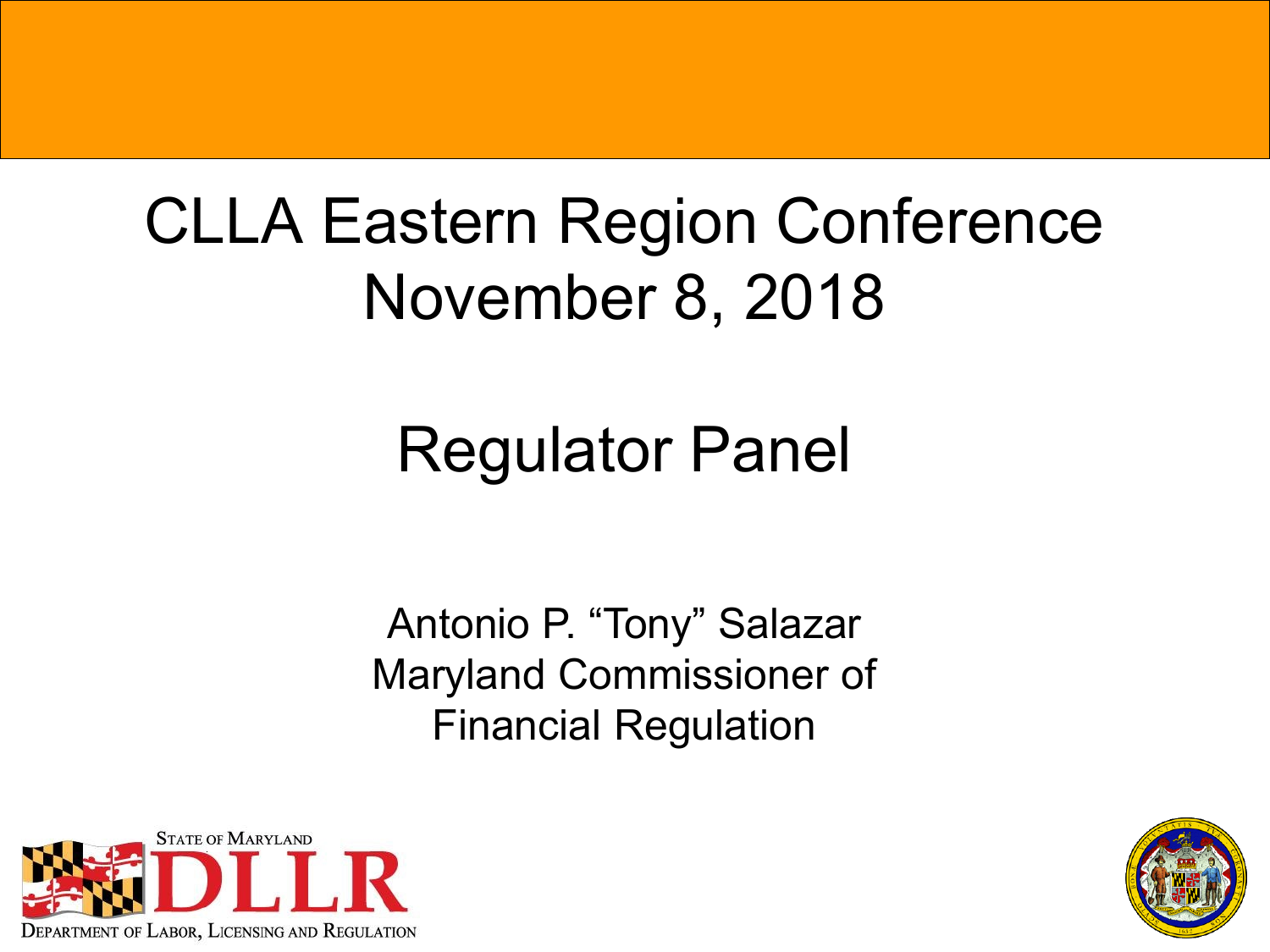#### **Disclaimer**



This presentation and the associated comments of the Commissioner of Financial Regulation are, and have been prepared for, education purposes only. Any views presented therein or in connection therewith are those of the speaker and do not necessarily represent the views of the State of Maryland, the Department of Labor, Licensing and Regulation, the Office of the Commissioner of Financial Regulation, or of the Maryland State Collection Agency Licensing Board.

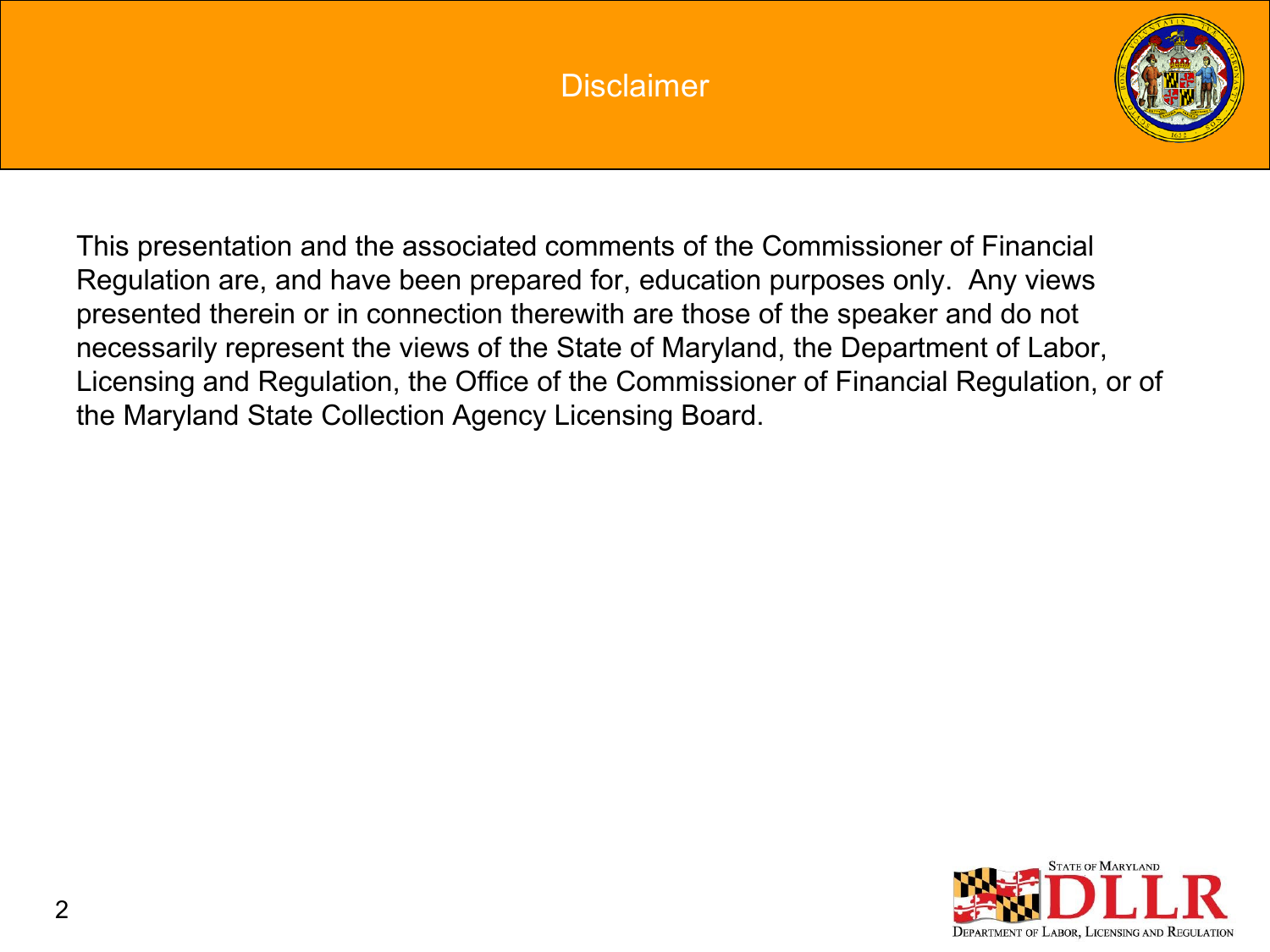#### Overview of the Office of the Commissioner of Financial Regulation



- **Mission.** The Commissioner's Office is tasked with ensuring that Maryland residents are able to conduct their financial transactions through institutions that comply with Maryland's consumer protection laws. Simultaneously, the Office encourages a flexible and sound regulatory environment that promotes fair competition and supports Maryland's economy.
- $\Box$  Structure. Supervises all depository and non-depository financial entities in the State of Maryland. The Office manages and provides operational support for the Maryland State Collection Agency Licensing Board which licenses debt collectors.

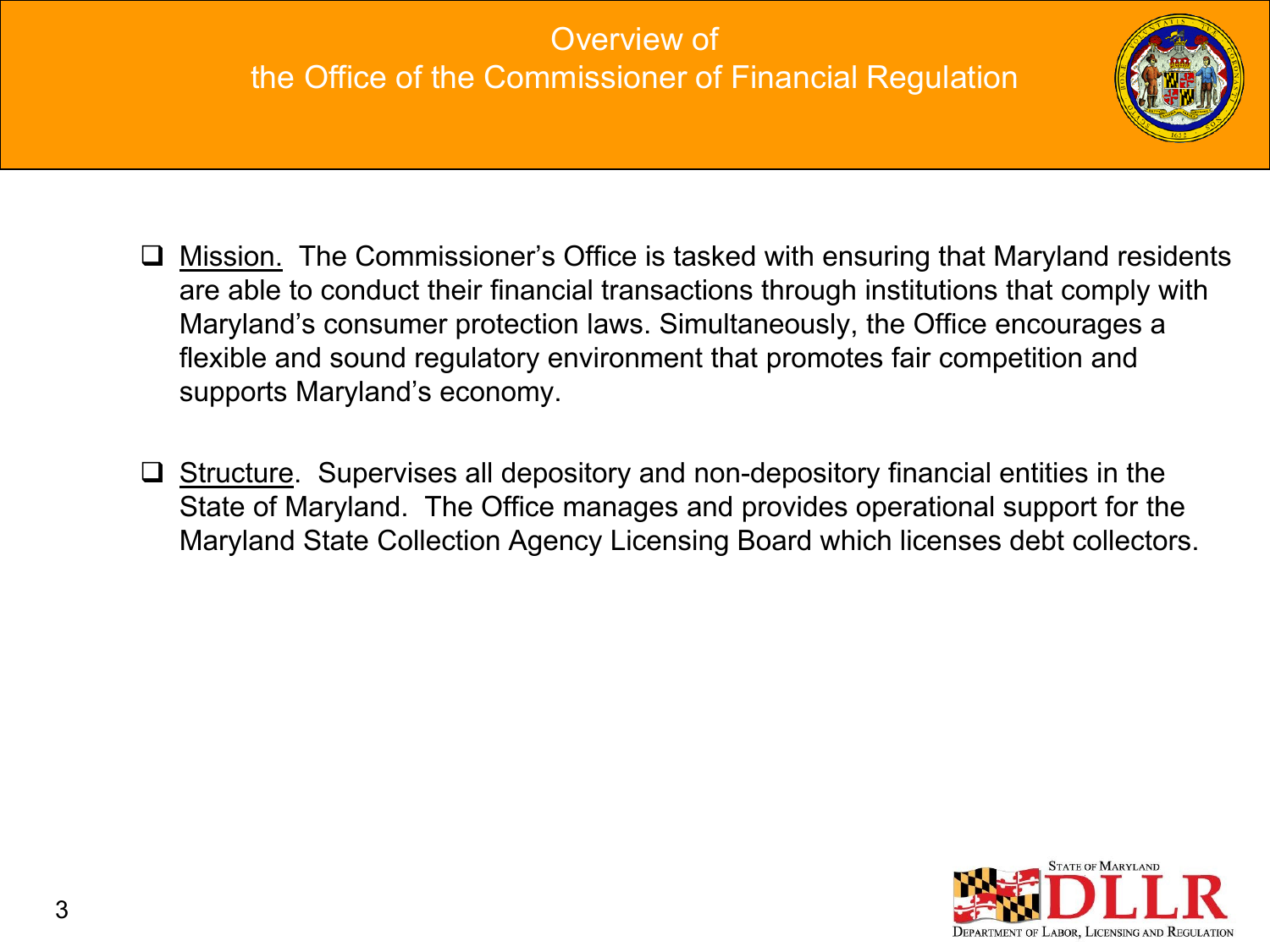



Md. Code (1992, 2015 Rep. Vol.), Bus. Reg. ("BR") § 7-301, *et seq*

- $\Box$  Enacted in 1977 to protect Maryland consumers from abusive debt collection practices then commonly employed by the collection agency industry.
- Established State Collection Agency Licensing Board which licenses debt collectors – **(Licensing can include attorneys and law firms)**

([https://www.dllr.state.md.us/finance/collagboard.shtml\)](https://www.dllr.state.md.us/finance/collagboard.shtml); See also, [\(https://www.emaze.com/@AOOZORFZR/debt-laws-ocfr-copy1\)](https://www.emaze.com/@AOOZORFZR/debt-laws-ocfr-copy1)

- □ The Board also enforces the Maryland Consumer Debt Collection Act ("MCDCA"). Md. Code (1975, 2013 Repl. Vol.), Com. Law ("CL") § 14-201, et seq.
- Attorneys **may be** exempt from licensing, **unless** they have an employee who: (i) is **not a lawyer**; and (ii) is **engaged primarily to solicit debts for collection or primarily makes contact with a debtor to collect or adjust a debt through a procedure identified with the operation of a collection agency (e.g. many paralegals/secretaries)**.

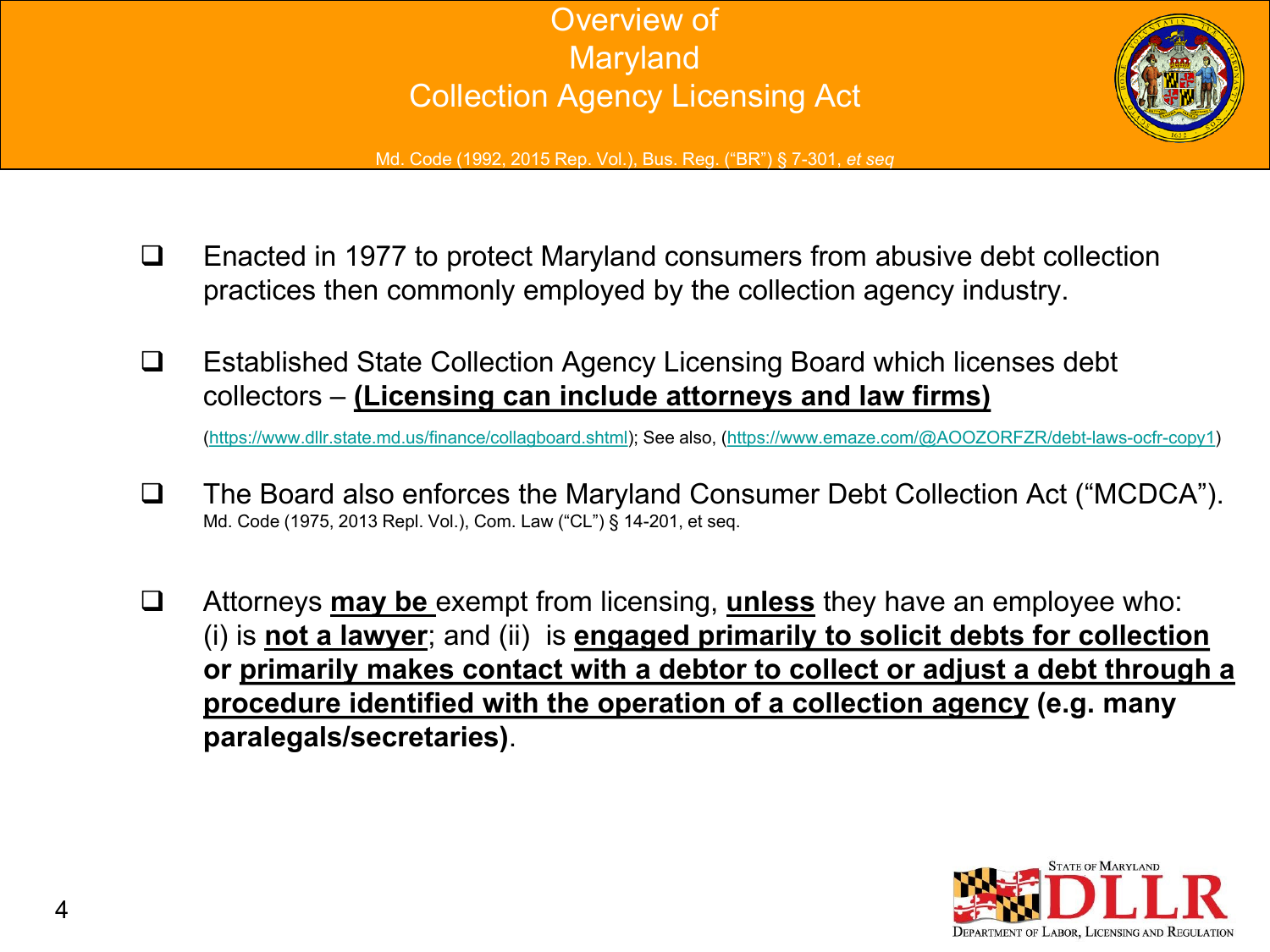### Overview of Maryland Collection Agency Licensing Act, Cont.



- □ MCALA has broad reach. Act reaches "collection agencies."
- □ Collection Agencies include those who are engaged DIRECTLY OR INDIRECTLY in the business of collecting consumer claims for others OR collecting their own claim if the claim was in default when it was acquired.
- $\Box$  Consumer Claim is a claim for money owed by a Maryland resident that arises "from a transaction in which, for a family, household, or personal purpose, the resident received credit, money, personal property or services." (Not so straightforward - e.g., student loans are deemed consumer claims but in some Circuits – graduate loans are deemed commercial purpose).
- □ Complaint Driven Process. Board reacts to consumer complaints.
- $\Box$  Violations can result in civil and criminal penalties, restitution orders, and enforcement action by Maryland Attorney General Office of Consumer Protection pursuant to the Maryland Consumer Protection Act.

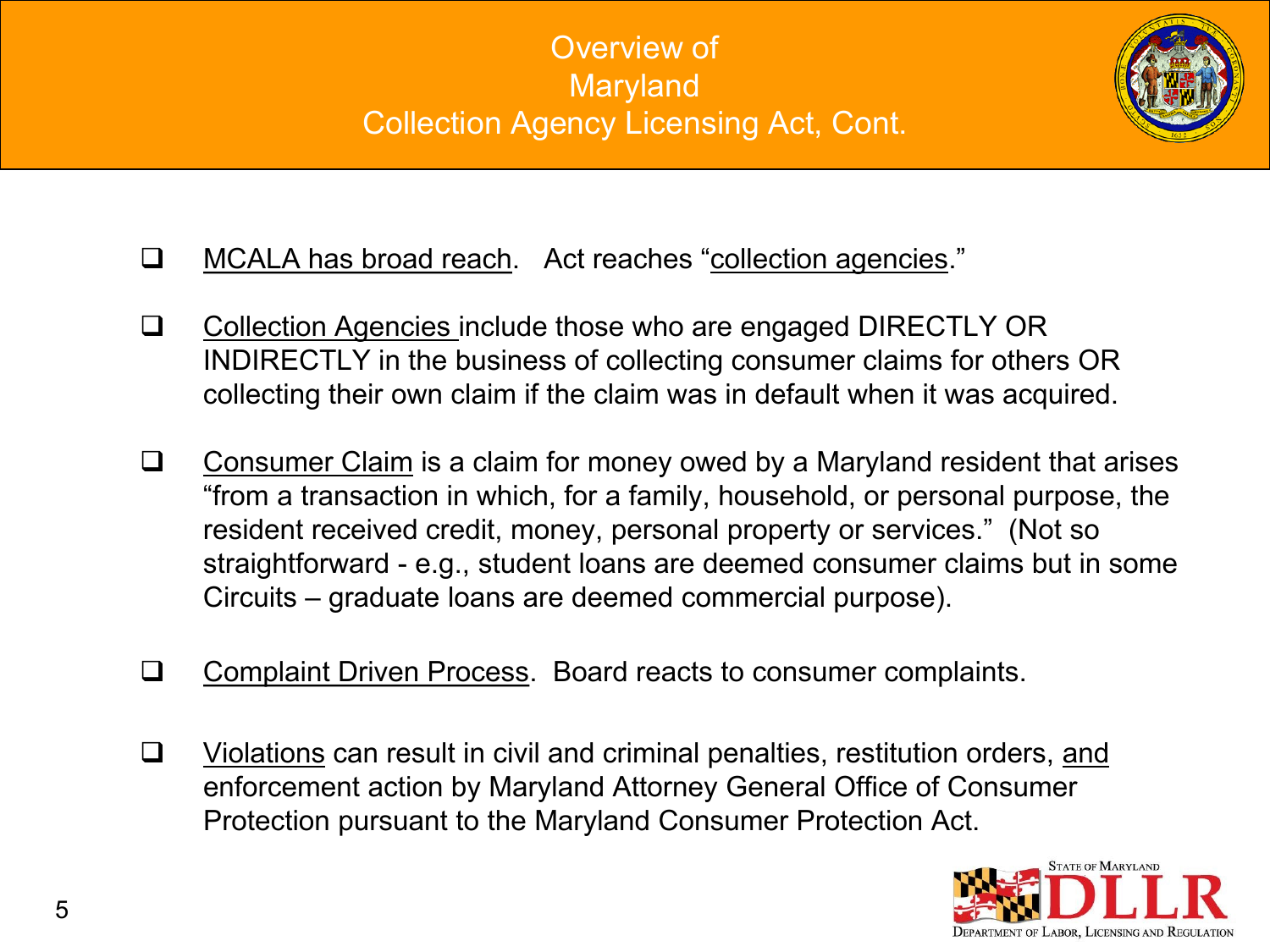Attempts to Broad the Scope of the Maryland Collection Agency Licensing Act



#### $\Box$  Examples of attempted or actual expansion.

(i) Title Insurance company. A MCALA claim was raised when a title company was pursuing a subrogation claim. Old Republic Ins. Co. v. Gordon, 228 Md. App. 1, 137 A.3d 327 (2016).

(ii) Mortgage Holding REITS (statutory trusts). Various cases have been brought against mortgage holding REITS either directly or as defenses to foreclosure actions. Sharma/Marvastian decision issued by Court of Special Appeals on August 5, 2018 holding that MCALA not intended to reach Mortgage holding trusts. (iii) Property Managers (condo). They have been subjected to various actions and generally deemed NOT covered by the MCALA. Coverage in particular situations is fact dependent. FTC some years back issued guidance providing that condo property managers "probably not" covered under FDCPA (very similar to MCALA). (iv) Rental Agents/Property Managers. Same analysis as Property Managers.

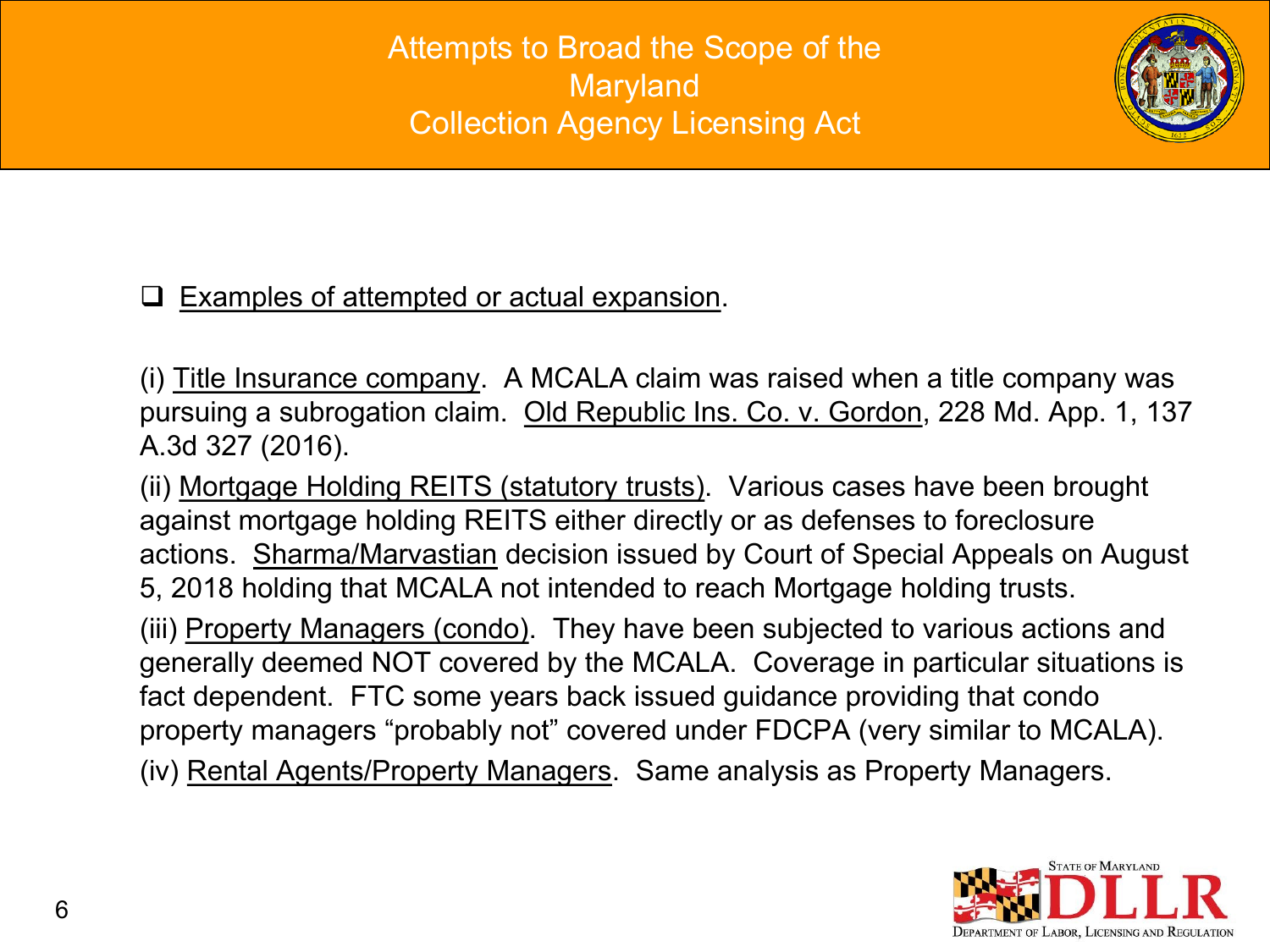

- $\Box$  Reporting of business debt (typically guarantees) to consumer credit reporting agencies.
- □ Fair Debt Collection Act Extension The Bipartisan Policy Center's Task Force on Main Street Finance recently recommended that Congress should amend the Fair Debt Collection Practices Act to apply to debts incurred by small businesses with less than \$500,000 in annual revenue.